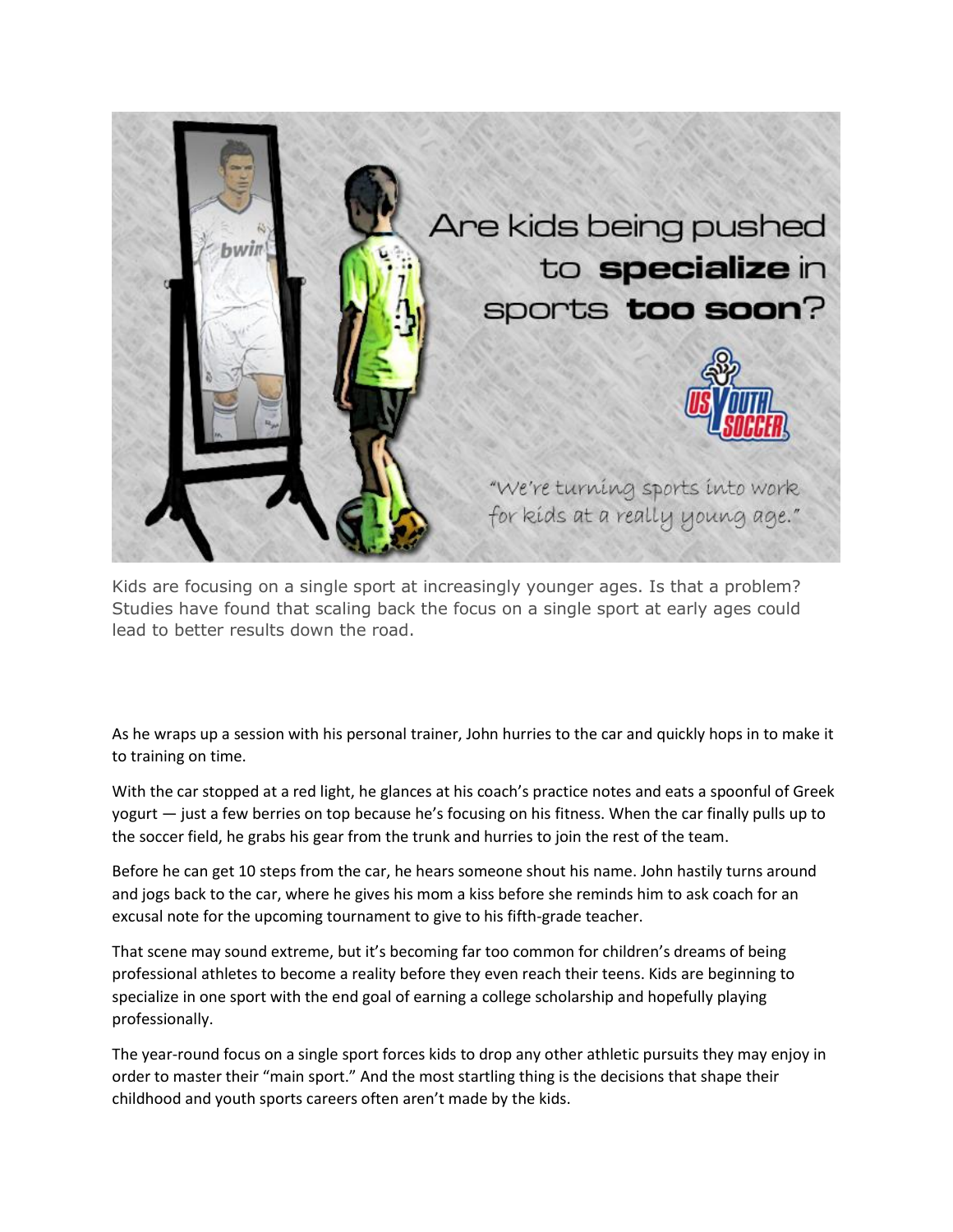## **WHERE DID SPECIALIZATION COME FROM?**

Many people contribute the rise of early sport specialization to the popularity of a theory by Dr. Anders Ericsson, which said it takes 10,000 hours of deliberate practice to become an expert. With that rule in mind, youth athletes have started to focus on one sport in hopes of reaching an elite level by high school and college — even though Ericsson's original work was intended for musicians, mathematicians and chess players, rather than athletes.

An [article by Brad Ferguson and Paula Stern,](http://www.ncbi.nlm.nih.gov/pmc/articles/PMC4262816/) of the Canadian Memorial Chiropractic College, said before the age of 10, kids are "typically not psychologically mature to understand the importance, responsibility, commitment and ramifications of year round training in sport." Instead, they found coaches are often first to see a young player as gifted and recommend specialization in a single sport.

But before coaches or parents accept Ericsson's theory as fact, [Dr. Matt Bowers](http://www.edb.utexas.edu/education/departments/khe/about/faculty/bowers/) suggests they think of all possible outcomes of specialization.

"Think about playing a piano. If you had your kid playing the same note on the piano for 10,000 hours, that's not necessarily going to make him or her an expert in playing the piano," Bowers said. "That's the worry with specialization — if you are so focused from a young age, it's going to lead to some potential complications later on. Burnout leading to dropout, potentially."

US Youth Soccer Director of Coaching Sam Snow has seen the trend of youth players specializing in the sport at earlier ages. He couldn't give an exact percentage, but Snow estimated that as many as a quarter of clubs around the country are pushing kids into specializing in soccer.

That movement comes despite the [US Youth Soccer Player Development Model](http://www.usyouthsoccer.org/FileDownload.aspx?D=H04LedicPHZLYb0K2SBquyCHmzz%20IZ0FGeVdGiZnHe0=) — which aims to increase the level of play across the country while also instilling in players a life-long passion for the game — suggesting adults who want to achieve success in youth sports suffer from "*too much too soon syndrome*."

"It could be coaches or clubs are aware that they're doing this incorrectly and doing it anyway in order to increase revenue streams, or it's being done out of ignorance," Snow said. "We have some clubs or organizations around the country that are pushing the kids and families by saying, 'If you don't do this now at age 7 or 8 or 9, begin to specialize in soccer and specialize in a position, that somehow or another you'll be behind the curve.'"

### **SPECIALIZED SPECIALISTS**

Bowers, a clinical assistant professor of kinesiology and health education at the University of Texas, has conducted research that focuses on how to develop systems and policies in youth sports to make them work better for kids and also produce better outcomes.

He said athletics in the United States are not only seeing a push for specialization into a certain sport, but also specialization within that sport — using a goalkeeper in soccer as an example. While it may seem logical to believe the more a player focuses on goalkeeping, the better keeper he or she will be, Bowers said that isn't the case.

"In actuality," he said, "the more we develop a broad range of soccer skills, the better the keeper is going to be."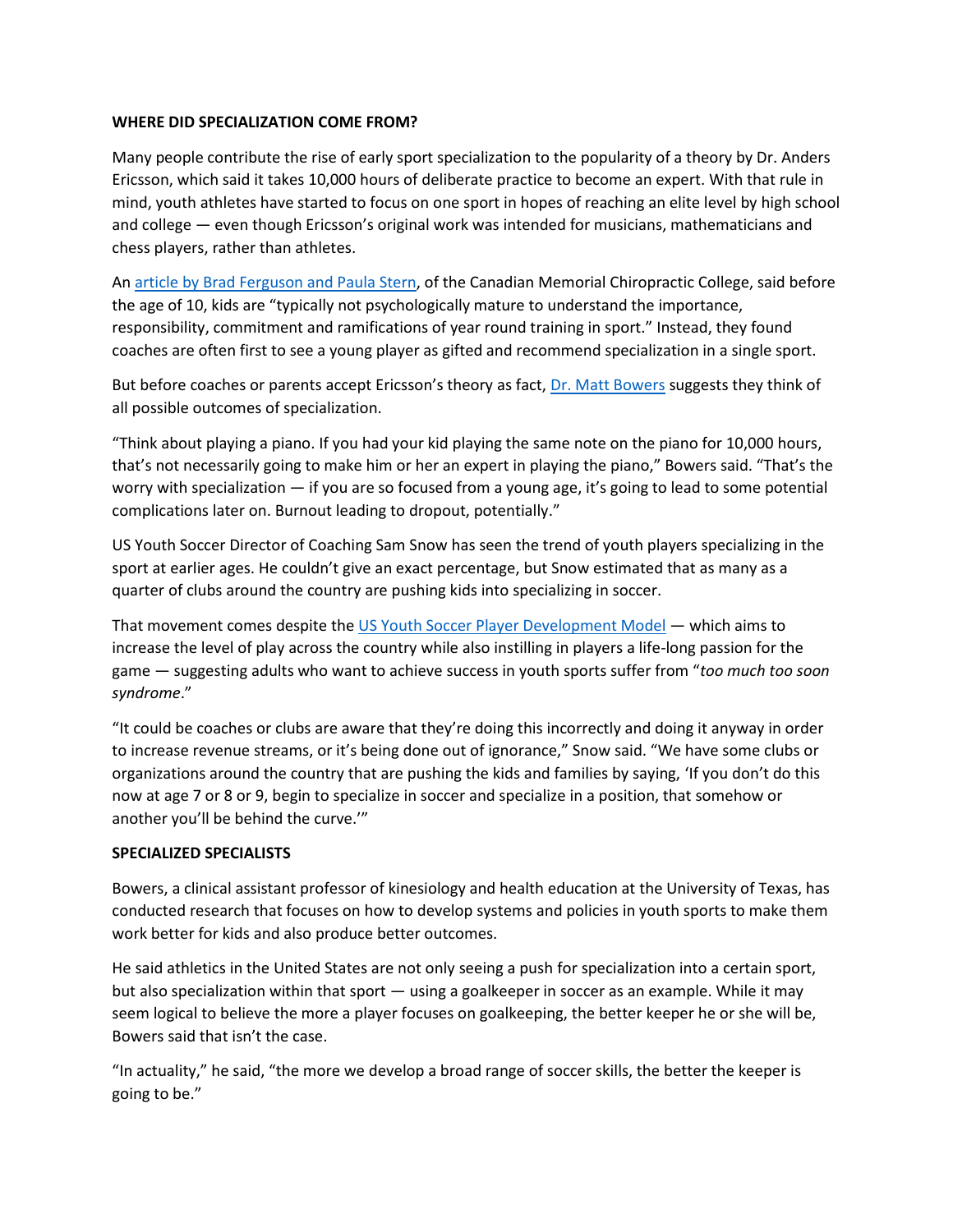While it's just one specific example, recent U.S. Soccer goalkeepers have provided evidence that playing multiple positions or multiple sports can result in better performance in goal once players reach the highest level. U.S. Men's National Team goalkeeper Tim Howard grew up playing in the midfield, while U.S. Women's National Team goalkeeper Hope Solo played forward for much of her youth career.

Soccer America's Mike Woitalla wrote a [2009 article](http://www.socceramerica.com/article/30861/youth-beat-field-play-makes-better-keepers.html) that highlighted Howard, Solo, Tony Meola and Brad Guzan as four U.S. Goalkeepers who each played in the field as youth and high school soccer players, in addition to playing other sports such as basketball, volleyball and baseball.

In the Soccer America article, World Cup-winning coach Tony DiCicco said playing a variety of sports is "very good" for preteen athletes and even athletes in their early teens. DiCicco said that especially applies to goalkeepers, who can benefit from sports like basketball and baseball.

After developing a full range of soccer skills and hand-eye coordination, Howard, Solo, Meola and Guzan each became one of the best players at their position in the world. But Bowers said the tendency for teams to focus on game results rather than development makes it difficult for players to get an opportunity to try multiple positions.

"When you're focused on winning, even with a group of 8-year-olds, you tend to focus on different things," Bowers said. "You focus on gaining tactical advantages rather than emphasizing the development of the players. And when you're focused on tactics, it makes more sense to focus on players staying in specific positions."

### **EFFECTS ON HEALTH**

As players begin specializing in a certain sport, [Dr. Jay Hertel,](http://curry.virginia.edu/about/directory/jay-hertel) the Joe Gieck Professor in Sports Medicine at the University of Virginia, said there can be some clinical injury risks. He acknowledged baseball as a sport where year-round training can lead to arm injuries, likely due in large part to the amount of throwing specialized players experience in the course of a season.

Hertel said soccer doesn't carry as many injury risks related to overuse, but the bigger concern should be on the training volume of specialized players in the sport. He broke it down into two perspectives how much a player trains in a given week and how much a player trains over the course of a year. He said it's important to monitor weekly training volume but also to make sure the player gets a period to rest during the year.

Snow said the stress put on a young body from high amounts of training on a week-to-week and yearly basis can lead to injury risks, in addition to the likelihood of mental fatigue and burnout.

With a 13-year-old son and 9-year-old daughter who each play soccer in addition to other sports, Hertel isn't totally dismissing the possibility of them specializing in soccer if they desired. But he said he'll exercise caution if that situation arises.

"I definitely do have concerns about overtraining. If they were to specialize, I would still want them to have an offseason and probably do something else during that time to stay fit," Hertel said. "I certainly appreciate the fact, that if they have the talents and want to pursue a sport in college, they will need to do that sport for a greater period of time than they're doing right now.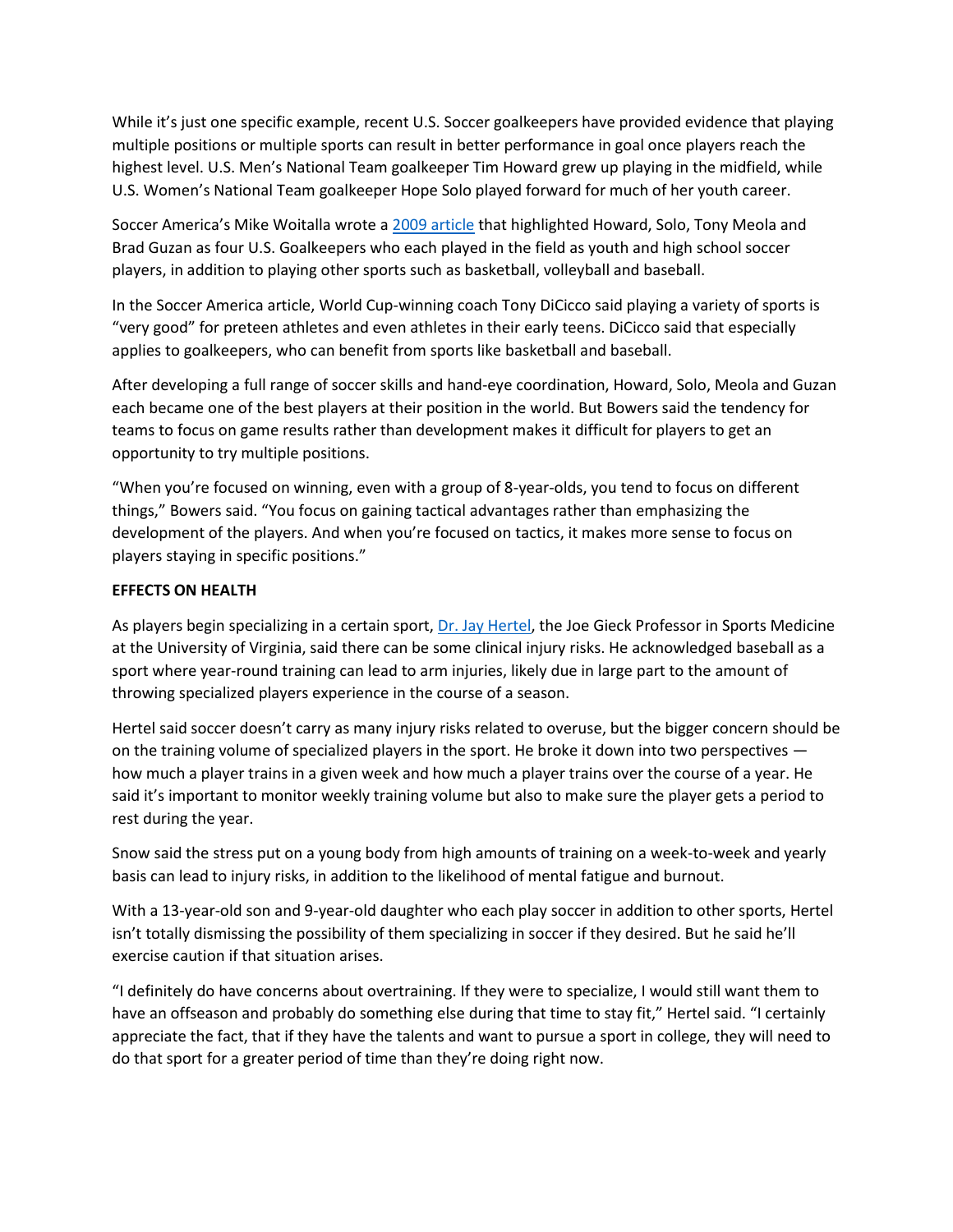"On the other side of things, you at least want to make sure they get exposed to more than one sport because over a lifetime that's important."

## **BENEFITS OF SAMPLING**

Participating in multiple sports allows athletes to work different muscles groups and have the chance to take part in both anaerobic and aerobic activities, Hertel explained. And the potential benefits playing various sports aren't limited to health. Bowers said kids who steer away from specialization and practice sampling, a term for trying multiple sports, are less likely to fall into a troubling pattern that has developed among young adults.

"What we've seen in the research is that we're turning sports into work for kids at a really young age," Bowers said. "And that has long-term ramifications. One of the big problems in this country is that kids stop playing sports after they're out of school."

We're turning sports into work for<br>kids at a really young age.

- Dr. Matt Bowers Bowers said sampling allows kids to develop better physically and psychologically, and it makes them more likely to continue playing sports beyond the youth level.

Interestingly, playing multiple sports may also produce better results that will please players, parents and potentially coaches at the highest levels. By allowing soccer players to develop physical literacy and experience different sports — while also staying in touch with soccer — Bowers said those players could see better performance at elite levels of play.

Snow echoed that thought and said kids who play multiple sports through age 13 are more likely to be tactically smart players with the ability to recognize patterns of play. However, it's often difficult for players, parents and coaches to overlook the potential immediate results of specialization and wait for the long-term benefits of sampling — making early specialization appealing, as even untrained eyes can see quick improvement in the young athletes.

"There's a good deal of research that shows that, in fact, athletes who participate in what is called deliberate practice — all those scheduled training sessions, the extra fitness sessions, the extra matches and tournaments — will show a short-term increase in improvement over the other kids who don't," Snow said. "Five years or 10 years down the road, it's the other kids who leap past the kids who specialize too soon. All of a sudden, it's time for college soccer and a lot of those kids who specialize too soon are emotionally and physically done. And the other kids who didn't specialize early continue on."

An example of a player who didn't need to focus solely on one sport to find success is Cheyna Williams. The rising senior at Florida State was the second-leading scorer on the Seminoles' 2014 NCAA National Champion women's soccer team and was recently selected to play with the U.S. Under-23 Women's National Team. But before focusing solely on soccer, Williams tried out several sports while growing up.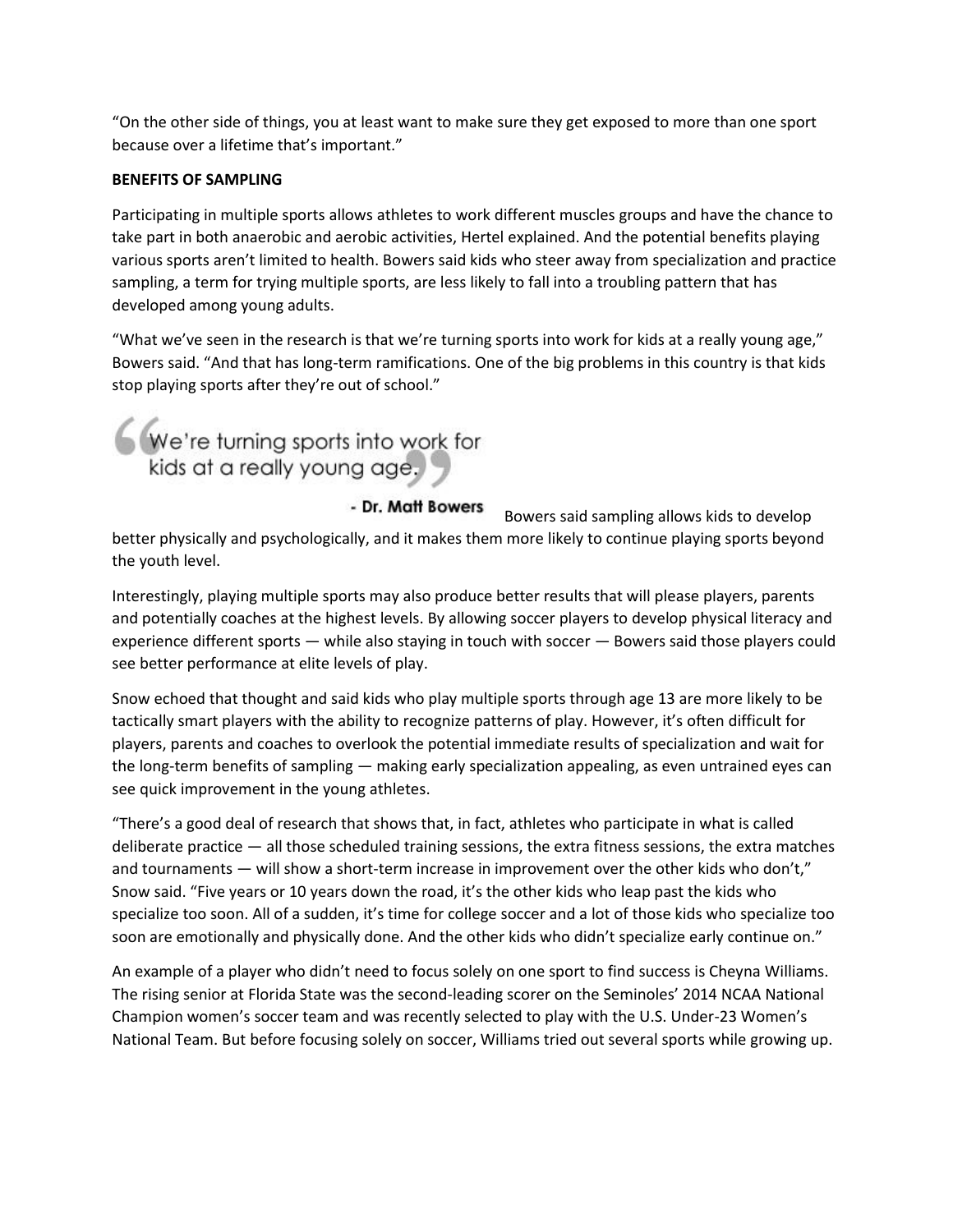"I just remember when I was around 10, I actually played softball for a little while because I was tired of soccer," Williams said. "So, I took a year or two off from soccer when I was 9 or 10 to play softball to see how much I liked that."

Williams, who also played basketball and participated in track and field as a kid, returned to soccer and had great success at United Futbol Academy (GA) before moving on to play at soccer at Vanderbilt and Florida State.

While the idea of a 10-year-old Williams sampling different sports seems natural, it's often difficult for adults to show the patience to allow children to realize what sports they like best. Bowers said he understands the difficulty parents face when pressured to keep their child up to speed with others who start their kids on the perceived tracks to elite levels. However, he said certain ages can only produce so much development, and parents may need to go against the grain to do what is best for their child.

"I think we're all well-intentioned in wanting our kids to have the best opportunities possible and wanting our National Teams in soccer in the U.S. to develop as well as possible," Bowers said. "There's a little bit of a counter intuitive issue, where if we actually slowed them down a little bit and let them do some other things that don't necessarily seem like the natural approach, we might actually see better results."

# **COLLEGE SOCCER**

A recent [report by The Aspen Institute's Project Play](http://youthreport.projectplay.us/) revealed that seven out of 10 Olympic athletes surveyed by the United States Olympic Committee said they grew up as multisport athletes, and most called it "valuable."

Snow said it's those types of athletes who coaches at the collegiate ranks are most interested in when looking for potential players.

"If you talk to college coaches today, and this would be college coaches of any team sports, they'll all tell you — whether it's a soccer coach, football coach, basketball coach, doesn't matter — they'll all say, 'We want multiple sport athletes because those are the ones who perform best at the intercollegiate level,'" Snow said.

Seven out of 10 Olympic athletes surveyed by the United States **Olympic Committee said they** grew up as multisport athletes, and most called it 'valuable.'

US Youth Soccer surveyed more than 500

college soccer coaches and asked if they prefer an athlete who played multiple sports. Of the 221 Division I coaches who answered, just  $16 - 7$  percent  $-$  said they would prefer a player who played only soccer and was not a multi-sport athlete.

On the other hand, coaches didn't overwhelmingly praise multi-sport athletes. Most interviewed by US Youth Soccer said it simply comes down to the players' soccer ability — backed up by the survey's overall results that showed 66 percent of coaches didn't consider playing multiple sports a factor when recruiting players.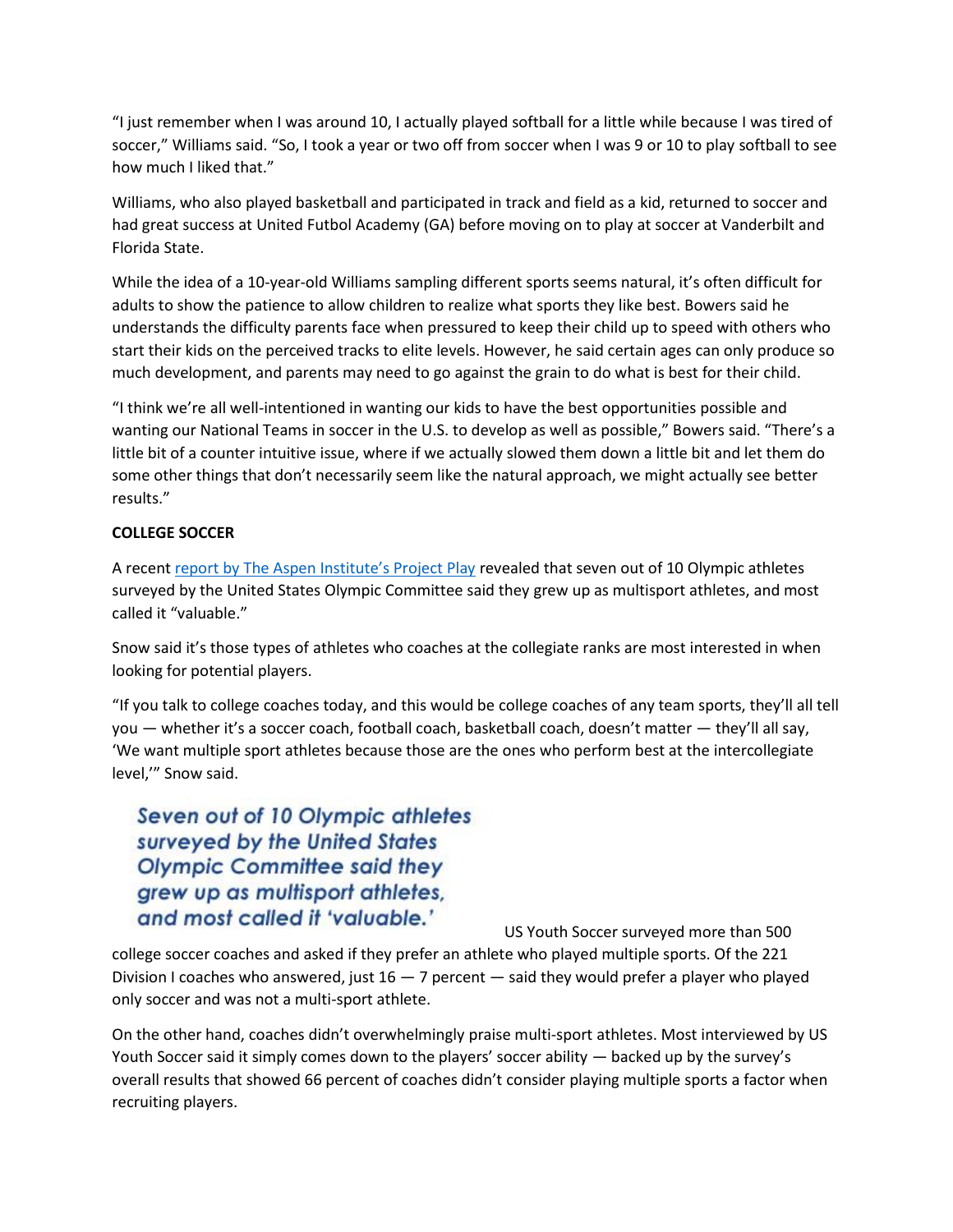Still, there are coaches who see benefits in having a broad athletic background. Chris Watkins, associate head coach for BYU women's soccer, said in his 19 years with the Cougars, they have had great success with girls who also played basketball — the main athletic option during cold winter months. However, in his time coaching college soccer, he's seen the number of athletes who play multiple sports fade.

"Nowadays, we just rarely see it and it's really a shame," Watkins said. "We certainly would appreciate that. It would add value, as long as they can excel in soccer, of course. I think we value that as a program, for sure. More than one dimension in life is always a good thing."

The US Youth Soccer survey results did reveal that a majority of college coaches, when asked what age they prefer athletes to specialize, believe kids should wait until their teenage years to focus on one sport.

Nearly 50 percent of college coaches who answered said to wait until the sophomore, junior or senior years of high school. Another 26 percent preferred specialization in 9th grade, while 19 percent said they prefer athletes wait until after high school to focus solely on soccer. Just 8.5 percent of coaches said they would like to see players compete in only soccer during their middle school years.

It wasn't until her senior year in high school that Williams stopped participating in basketball and track, and she can see some potential benefits they may have derived from playing three sports.

"As far as track goes, I'll definitely say working on form with running helped me athletically when it came to soccer," Williams said. "Basketball, the speed of play and being able to transition on the court so quickly may have helped me with soccer."

The only player with more points than Williams on the 2014 Florida State women's soccer was Iceland native Dagny Brynjarsdottir, who, like Williams, played basketball as a youth athlete — an example of sampling that is more commonplace in Europe.

Bowers said the structure of European athletics keeps athletes in the game when they get older, as governments provide funding to keep a variety of sports and opportunities available.

Meanwhile, Snow said people often overlook the various options offered at some of Europe's top soccer clubs.

"Internally in the club, those kids are also playing in the club's basketball program and judo programming and other cross-training sports," Snow said. "It just happens to be called Ajax Football Club, but they're still doing volleyball and basketball and other things inside the club as a part of developing athleticism and avoiding burnout."



### **THE BEST COMPROMISE**

### - Sam Snow

The increased specialization and competition in youth sports have made it difficult for kids to bounce from one sport to the next. Both Bowers and Hertel acknowledged that today's sports landscape may